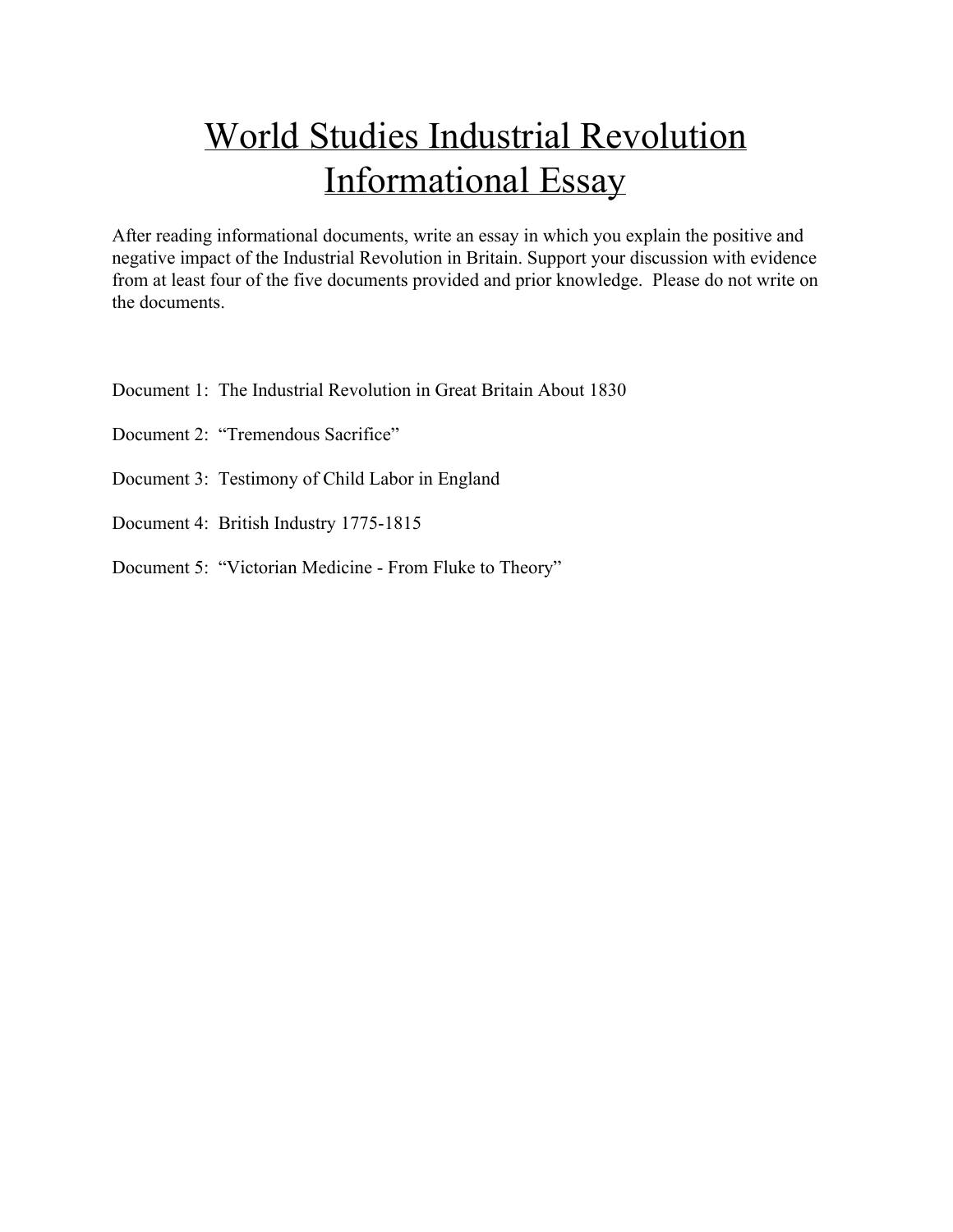



Source: Beers, World History: Patterns of Civilization, 1983 (adapted)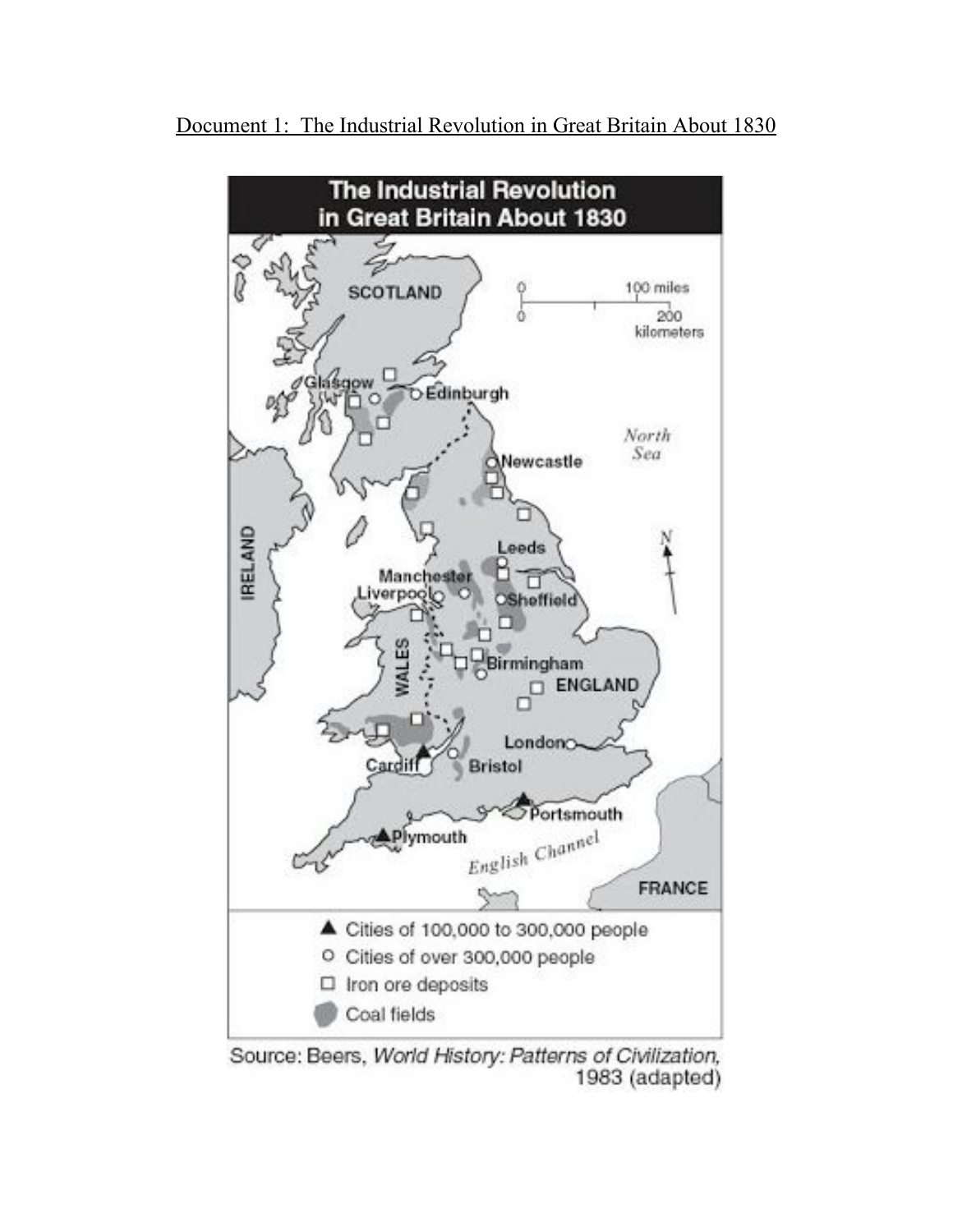

**Source: Cruikshank, George, "Tremendous Sacrifice," Picture Magazine, reprinted November 1893.**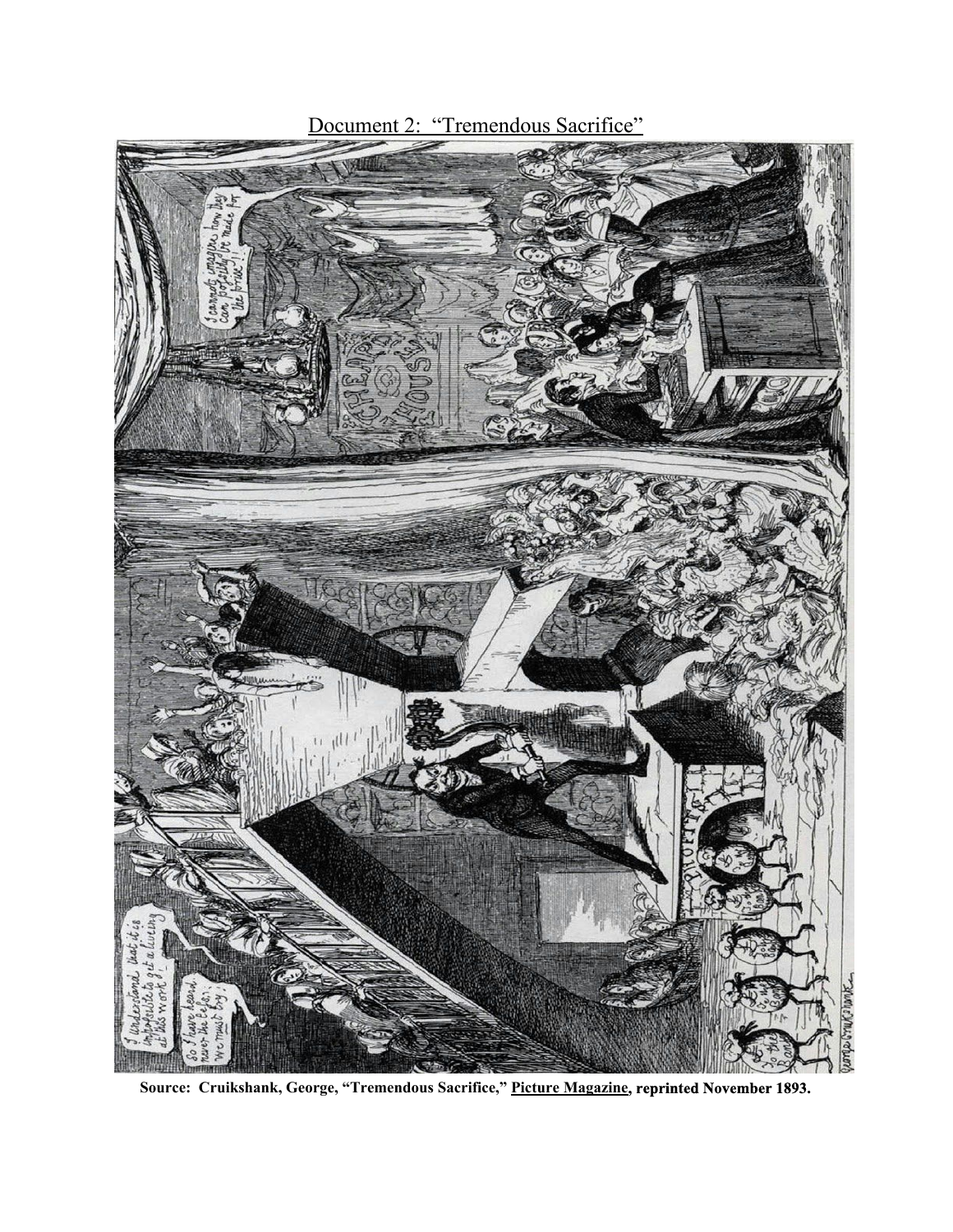## Document 3: Testimony of Child Labor in England

"The smallest child in the factories were scavengers.....they go under the machine, while it is going……….it is very dangerous when they first come, but they become used to it." **Charles Aberdeen worked in a Manchester cotton factory, written in 1832.**

"The task first allotted to Robert Blincoe was to pick up the loose cotton, that fell upon the floor. Apparently nothing could be easier……..although he was much terrified by the whirling motion and noise of the machinery and the dust with which he was half suffocated………he soon felt sick and was constantly stooping; his back ached. Blincoe took the liberty to sit down. But this he soon found was strictly forbidden in cotton mills. His overlooker, Mr. Smith, told him he must keep on his legs. This he did for six and a half hours without a break."

**John Brown, a reporter for "The Lion". Written in 1828.**

"We went to the mill at five in the morning. We worked until dinner time and then to nine or ten at night; on Saturday it could be till eleven and often till twelve at night. We were sent to clean the machinery on the Sunday."

#### **Man interviewed in 1849 who had worked in a mill as a child.**

"Woodward and other overlookers used to beat me with pieces of thick leather straps made supple by oil, and having an iron buckle at the end, drew blood almost every time it was applied."

#### **John Brown quoted in the "Lion" newspaper in 1828.**

"Sarah Golding was poorly and so she stopped her machine. James Birch, the overlooker, knocked her to the floor. She got up as well as she could. He knocked her down again. Then she was carried to her house.......she was found dead in her bed. There was another girl called Mary......she knocked her food can to the floor. The master, Mr. Newton, kicked her and caused her to wear away till she died….The overlookers used to cut off the hair of any girl caught talking to a lad. This head shaving was a dreadful punishment. We were more afraid of it than any other punishment for girls are proud of their hair."

#### **An interview in 1849 with an unknown woman who worked in a cotton factory as a child.**

"When I was seven years old I went to work at Mr Marshall's factory at Shrewsbury. If a child became sleepy, the overlooker touches the child on the shoulder and says "come here". In the corner of the room there is an iron cistern filled with water. He takes the boy by the legs and dips him in the cistern, and then sends him back to work."

#### **Jonathan Downe interviewed in June 1832.**

"I have seen my master, Luke Taylor, with a horse whip standing outside the mill when the children have come too late.........he lashed them all the way to the mill." **John Fairbrother, an overlooker, interviewed in 1819.**

**Source: "Children in the Industrial Revolution History Learning Site." 2008. 15 Sep. 2014. <[http://www.historylearningsite.co.uk/children\\_industrial\\_revolution.htm](http://www.historylearningsite.co.uk/children_industrial_revolution.htm)>**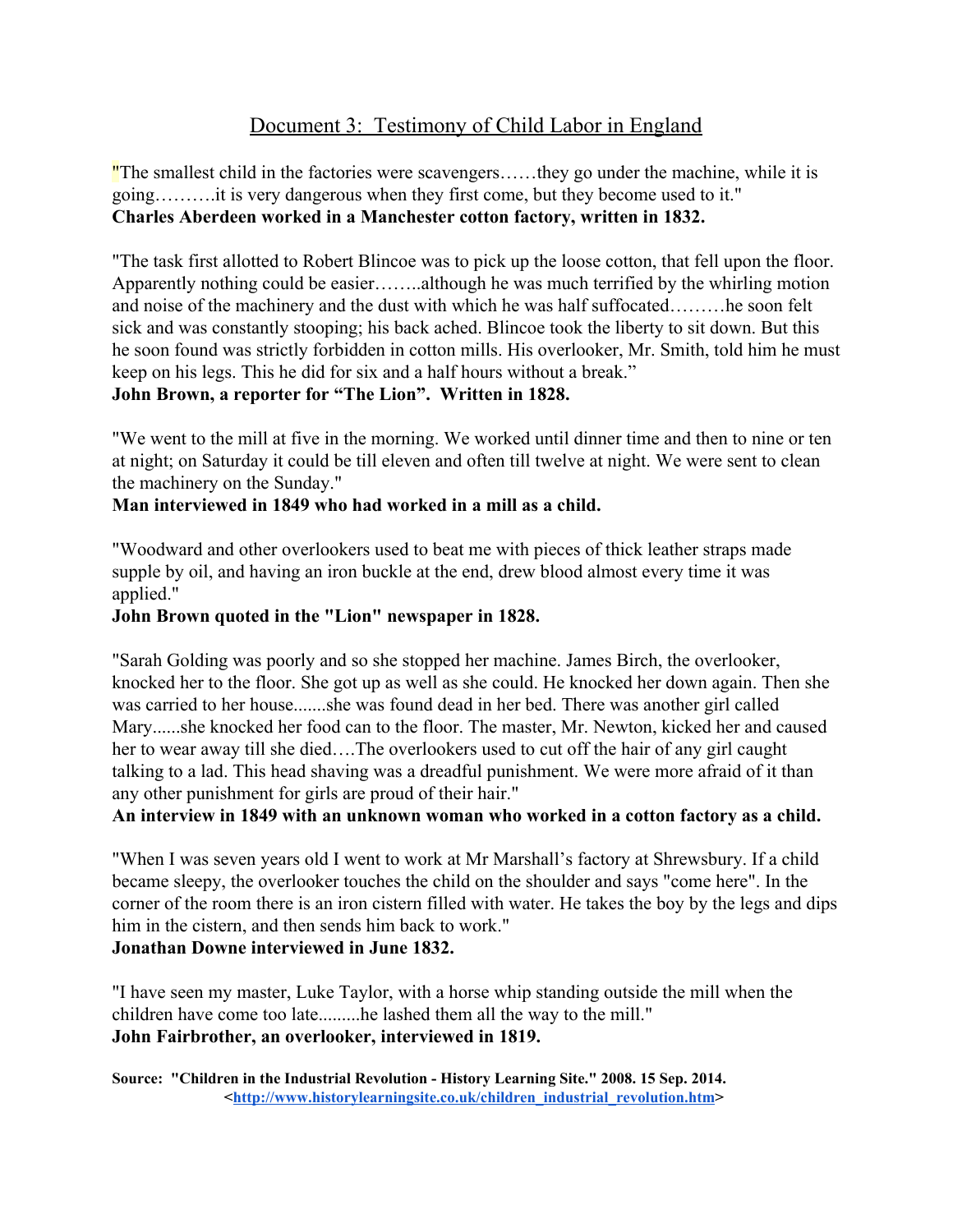